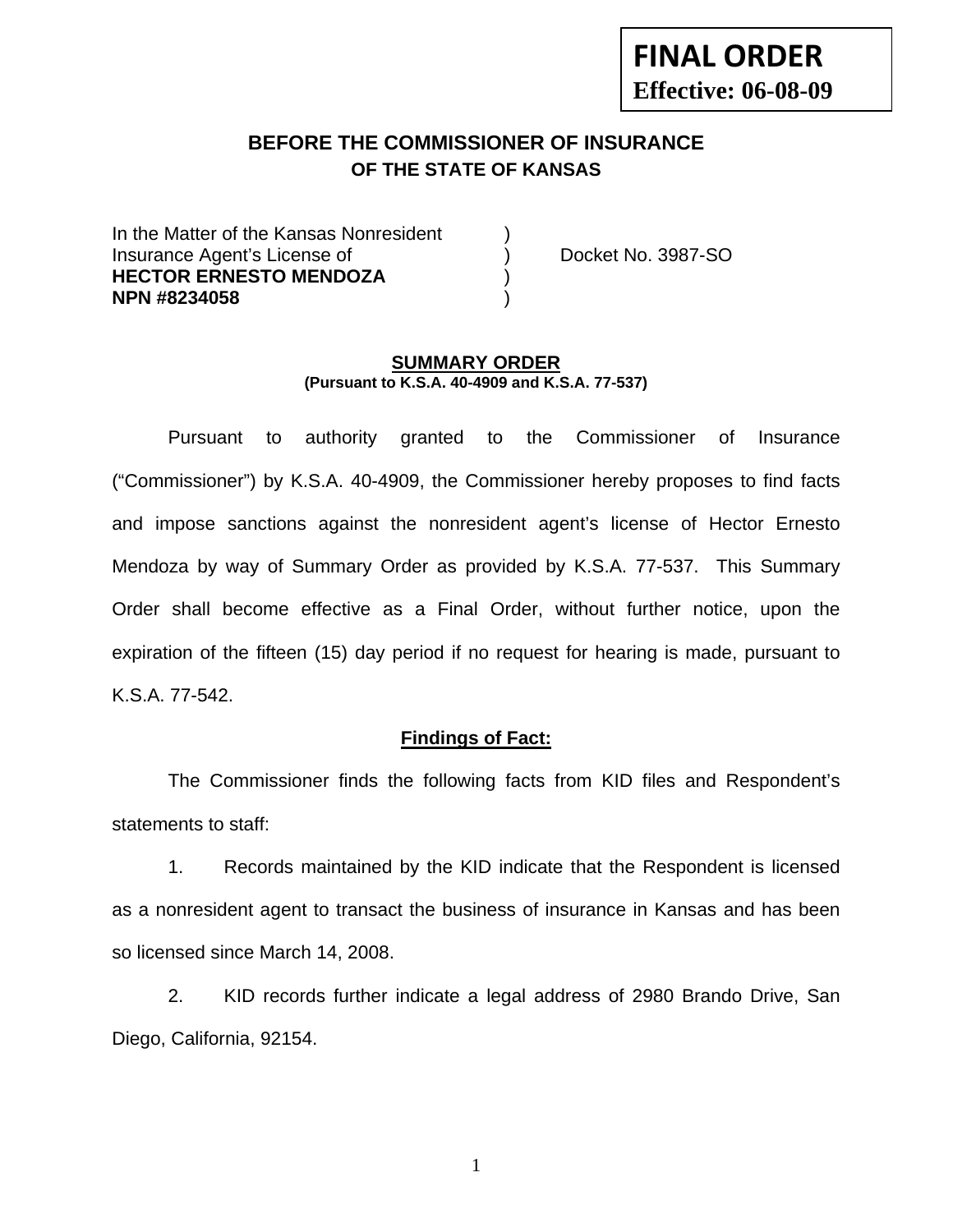3. The National Association of Insurance Commissioners ("NAIC") Regulatory Information Retrieval System ("RIRS") database reflects the following actions: Respondent's California Resident License was revoked in August 2008 because of a felony conviction. Respondent has not reported the revocation to KID.

#### **Applicable Law**

4. K.S.A. 40-4909(a) provides, in relevant part:

The commissioner may deny, suspend, revoke or refuse renewal of any license issued under this act if the commissioner finds that the applicant or license holder has:

(6) Been convicted of a misdemeanor or felony.

 5. The Commissioner may revoke any license issued under the Insurance Agents Licensing Act if the Commissioner finds that the interests of the insurer or the insurable interests of the public are not properly served under such license. K.S.A. 40- 4909(b).

 6. Each person licensed in Kansas shall report "all details of any conviction of a misdemeanor or felony[.]" and "[E]ach disciplinary action on the agent's license" by any state within thirty (30) days of the occurrence. K.A.R. 40-7-9(d) and (a) respectively.

### **Conclusions of Law**

 7. The Commissioner has jurisdiction over Respondent as well as the subject matter of this proceeding, and such proceeding is held in the public interest. The Commissioner finds, based on the facts contained in paragraph 3 that Respondent has been convicted of a felony and did not report the same to KID in a timely manner. Respondent's resident license to sell insurance has been revoked.

2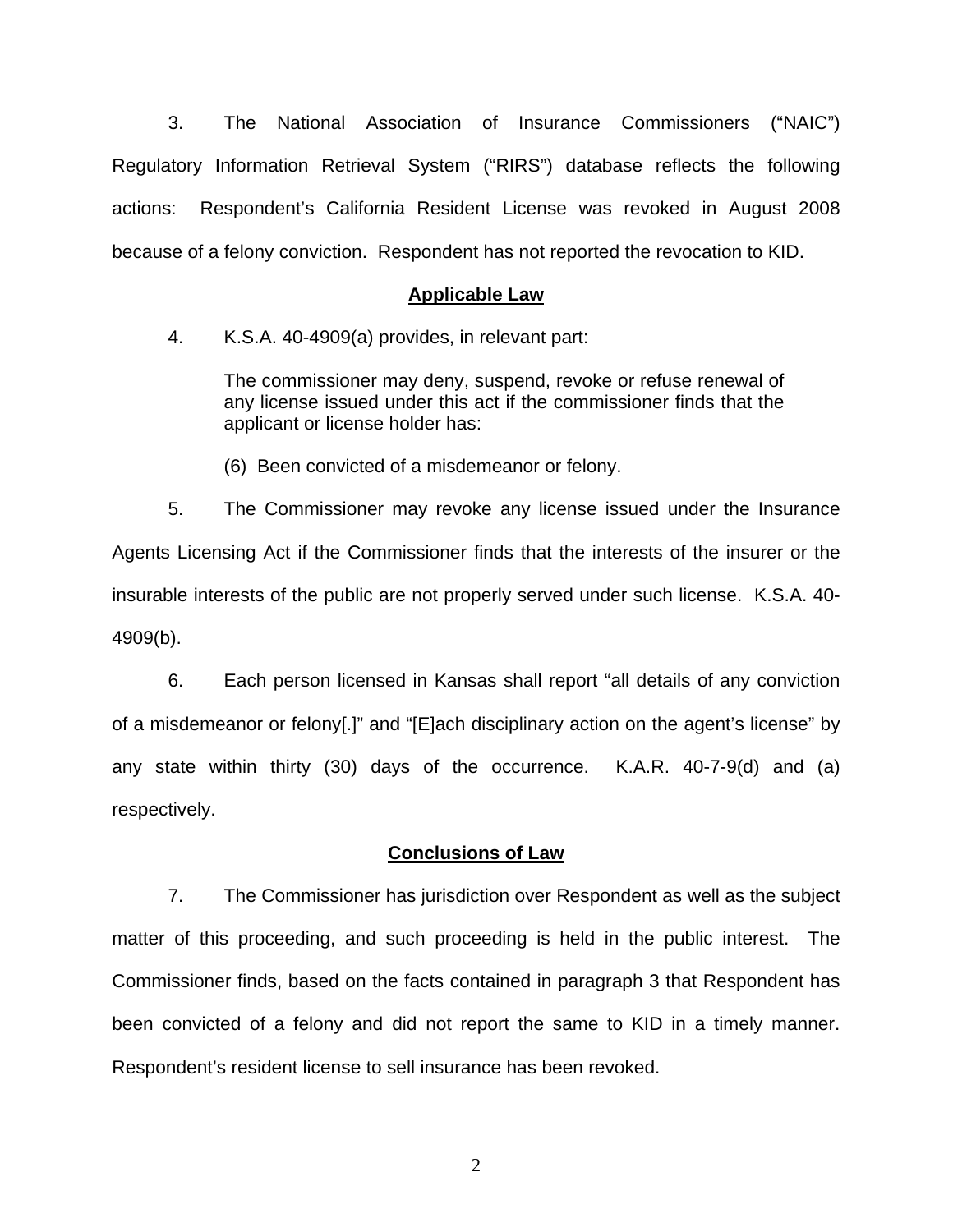8. Based on the Respondent's conduct, the Commissioner concludes that sufficient grounds exist for the revocation of Respondent's insurance agent's license pursuant to K.S.A. 2004 Supp. 40-4909(b) because such license is not properly serving the interests of the insurer and the insurable interests of the public.

 9. Based on the facts and circumstances set forth herein, it appears that the use of summary proceedings in this matter is appropriate, in accordance with the provisions set forth in K.S.A. 77-537(a), in that the use of summary proceedings does not violate any provision of the law and the protection of the public interest does not require the KID to give notice and opportunity to participate to persons other than Hector Ernesto Mendoza.

 **IT IS THEREFORE ORDERED BY THE COMMISSIONER OF INSURANCE THAT** the Kansas nonresident insurance agent's license of Hector Ernesto Mendoza is hereby **REVOKED. It is further ordered,** that Hector Ernesto Mendoza shall **CEASE and DESIST** from the sale, solicitation, or negotiation of insurance and/or receiving compensation deriving from the sale, solicitation, or negotiation of insurance conducted after the effective date of this order.

#### **NOTICE OF RIGHTS**

(Pursuant to K.S.A. 77-542)

**Hector Ernesto Mendoza** is entitled to a hearing pursuant to K.S.A. 77-537 and K.S.A. 77-542, the Kansas Administrative Procedure Act. If Respondent desires a hearing, he must file a written request for a hearing with:

 John W. Campbell, General Counsel Kansas Insurance Department 420 S.W.  $9^{th}$  Street Topeka, Kansas 66612

3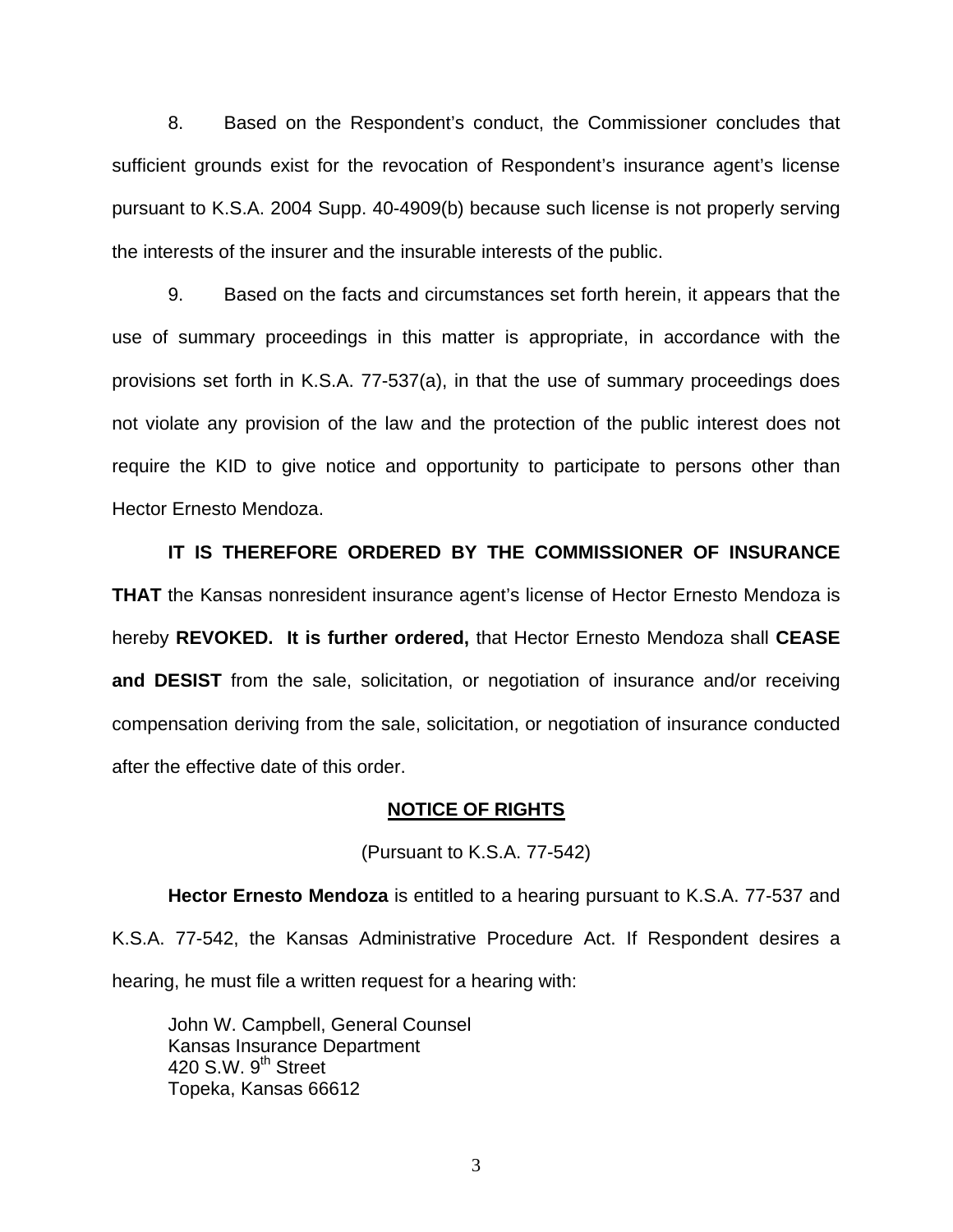This request must be filed within fifteen (15) days from the date of service of this Order. If Respondent requests a hearing, the Kansas Insurance Department will notify him of the time and place of the hearing and information on procedures, right of representation, and other rights of parties relating to the conduct of the hearing, before commencement of the same.

If a hearing is not requested in the time and manner stated above, this Summary Order shall become effective as a Final Order upon the expiration of time for requesting a hearing, pursuant to K.S.A. 77-613. In the event Respondent files a Petition for Judicial Review, pursuant to K.S.A. §77-613(e), the agency officer to be served on behalf of the Kansas Insurance Department is:

 John W. Campbell, General Counsel Kansas Insurance Department 420 S.W. 9<sup>th</sup> Street Topeka, Kansas 66612

 **IT IS SO ORDERED THIS \_\_19th\_\_ DAY OF MAY, 2009, IN THE CITY OF TOPEKA, COUNTY OF SHAWNEE, STATE OF KANSAS.** 



|                                   | _/s/ Sandy Praeger               |
|-----------------------------------|----------------------------------|
| <b>DEPAR</b><br><b>CREATED BY</b> | <b>Sandy Praeger</b>             |
|                                   | <b>Commissioner of Insurance</b> |
|                                   | BY:                              |
|                                   |                                  |

 \_/s/ John W. Campbell\_\_\_\_\_\_\_\_\_\_\_\_\_\_ John W. Campbell General Counsel